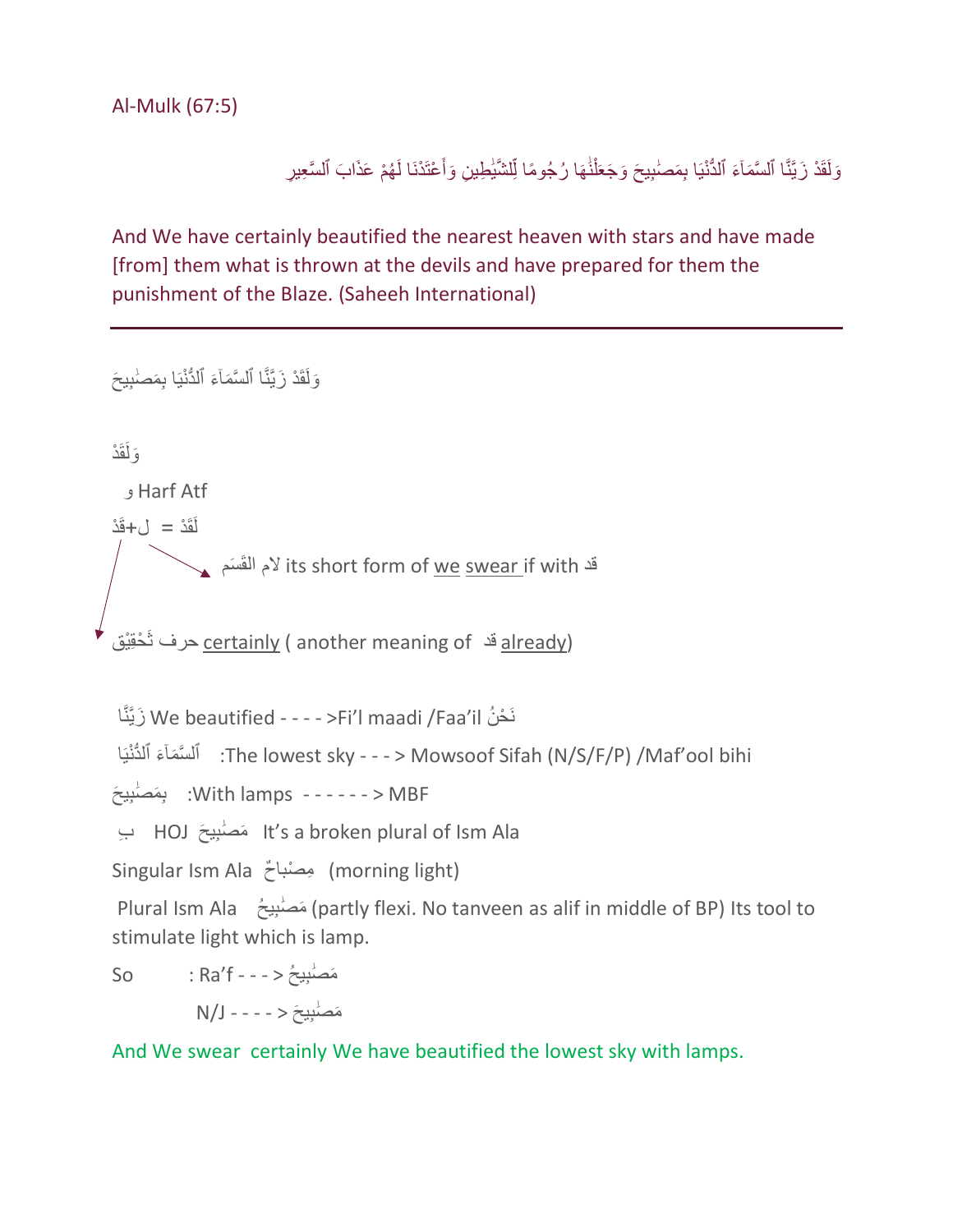*Additional notes on different types of* ْل

Singular Harf : حَرْفٌ Feminine ُح ُر وفٌ : Harf Plural أَنْْ لَنْ لِكَيْ إِذَنْ حَتَّى : Eg حُرُوْفٌ ناصِبَةُ الْمُضىار ع : Light Harf إِنْ لَمْ لَمَّا ( وَلْ / فَلْ / لِ) = لِ : ghtest Harf جُرُوْفٌ جازِمَةُ المُضار ع : Lightest Harf  $\frac{1}{2}$  $\{$  If Harf Atf before  $\bigcup$  then it gets a or else it stays as لِ{ ناصِبَةُ/جازِمَةُ Harf that's doing the effect takes the form of Faa'il. Therefore

لِيَبْلُوَكُمْ is Light Harf : so that he may test you ُ Normal mudare – marfoo light – mansoob lightest – majzoom َو يَ دعُ و (Naaqis( (drops و ) يَدْعُ و اُ َو يَ ْ بل ا يَبْلُ بِيبَنَا بِيبَنَا بِيبَنَا بِيبَنَا بِيبَنَا بِيبَنَا بِيبَنَا بِيبَنَا بِيبَنَا بِيبَنَا بِيبَنَا بِيب If just  $j$   $\ddot{\hspace{1mm}}$  if just  $\ddot{\hspace{1mm}}$  if  $\epsilon$  then - - - - > he should test you  $J$  in HOJ = for / belongs to/ to ِصالةِْ Eg َه ب ُت ِلل َذ - - - - - < I went to pray/ for prayer ĺ / بَيَبْلُوَكُمْ  $\,$  - - - - - - > so that He tests you / in order to test you / اُ for testing you. It's on the translator if he wants to mention 'He'

 م Eg َو boz Masdar is بَالِء ِلبَالِءكُ ُ ن + يَ بل َ ْ أ is Masdar. So straight Masdar is used instead. - - - - - - > in order to test you /testing you ( no 'He' here)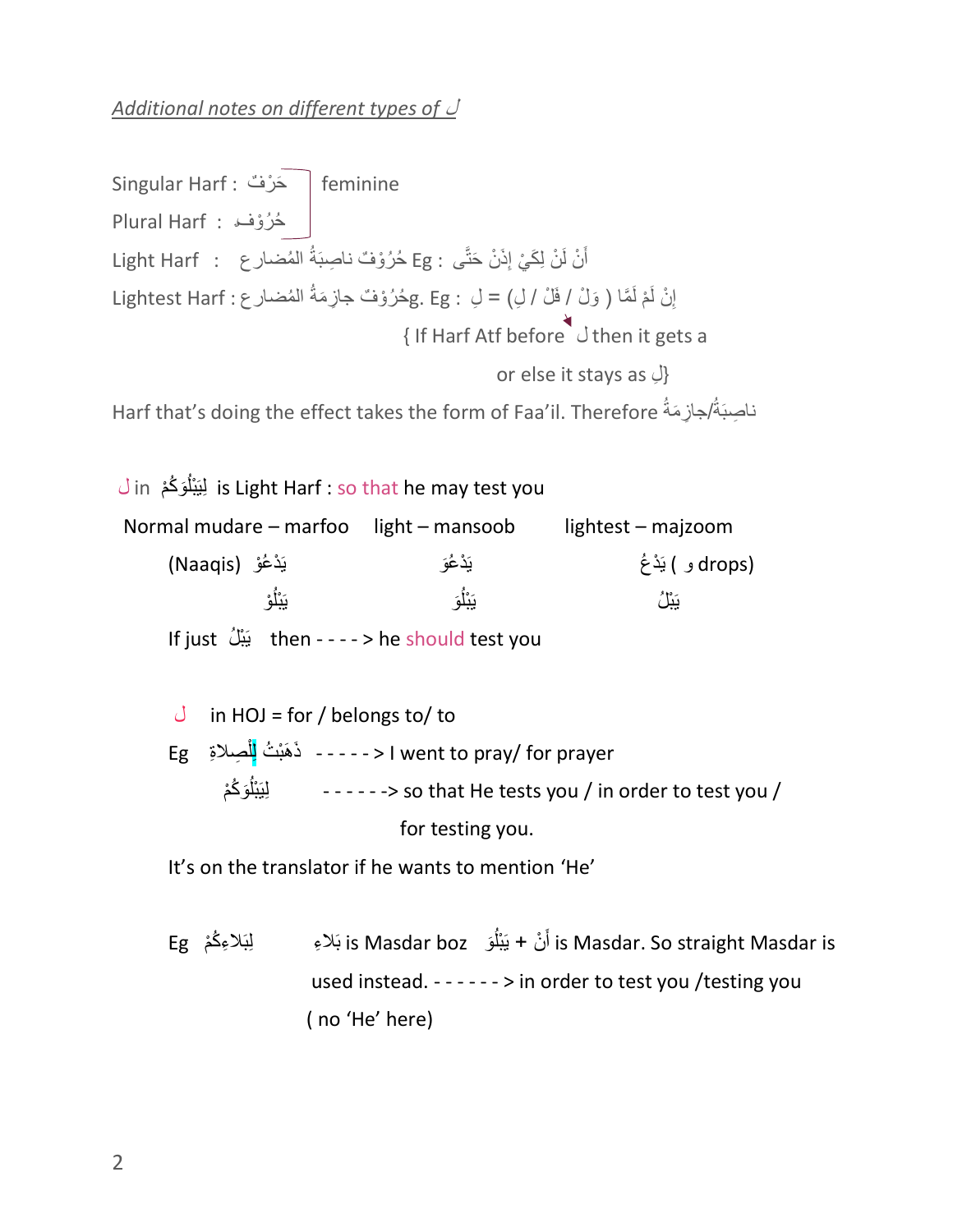#### **Sarf :**

he beautified زَيَّنَ ۖ يُزَيِّنُ تَزْيِيْنًا ۖ مُزَيِّنٌ he was low دَنَا يَدْنُو دُنُوًّا و دَنَاوَةً دانٍ صَبُحَ يَصْبُحُ صَبَاحَةً صَبِيْحٌ he beamed

#### *Day 4 : Ayah 5 Continued :*

وَجَعَلْنَٰهَا رُجُومًا لِلشَّيْطِينِ َٰ  $\int$ َٰ j

وَجَعَلْنَهَا َٰ  $\int$ 

Fi'l maadi / Faa'il حنَن

& We made them

(Fi'l that has 2 MB's) فَعَلْ مُنْعَدٍ إِلَى مَفْعُولَيْن — has 2 Maf'ools جَعَلَ

ها Maf'ool bihi – 1 - - - > referring to ْٱ ءَ بِ َم َصَٰ بِي َح or ل َّس َمآ

لُجُوْمَا plural of رَجْمِ Maf'ool bihi 2 – (Masdar) plural the things that are thrown & things being stoned ( Masdar acting as مَكْتُوْبٌ masdar) implies) كِتَابٌ Ism Mafool) eg

ن يَلْلشَّيْطِينِ : MBF - - - - > for the devils(plural of) : يَلْلشَّيْطِينِ : MBF - - - - > for the devils(plural of) ֧֖֖֖֖֖ׅׅׅׅׅׅ֧ׅ֧ׅ֧ׅ֧֧ׅ֧֚֚֚֚֚֚֚֚֚֚֚֚֚֚֚֚֚֚֚֚֚֚֝֝֝֝֝֝֓֓֟֓֓֓֟֓֡֟֓֞֟֓֡֓֓֞֝֬֓֝֬֝֝֬֝֝<br>֧֪֧֧֧֧֧֪ׅ֧֪ׅ֧֧֪ׅׅ֧֚֚֚֚֚֚֚֚֚֚֚֚֝֝֓֞֝֝֝֟֟֓ j Partly flexible Fully flexible boz of ْال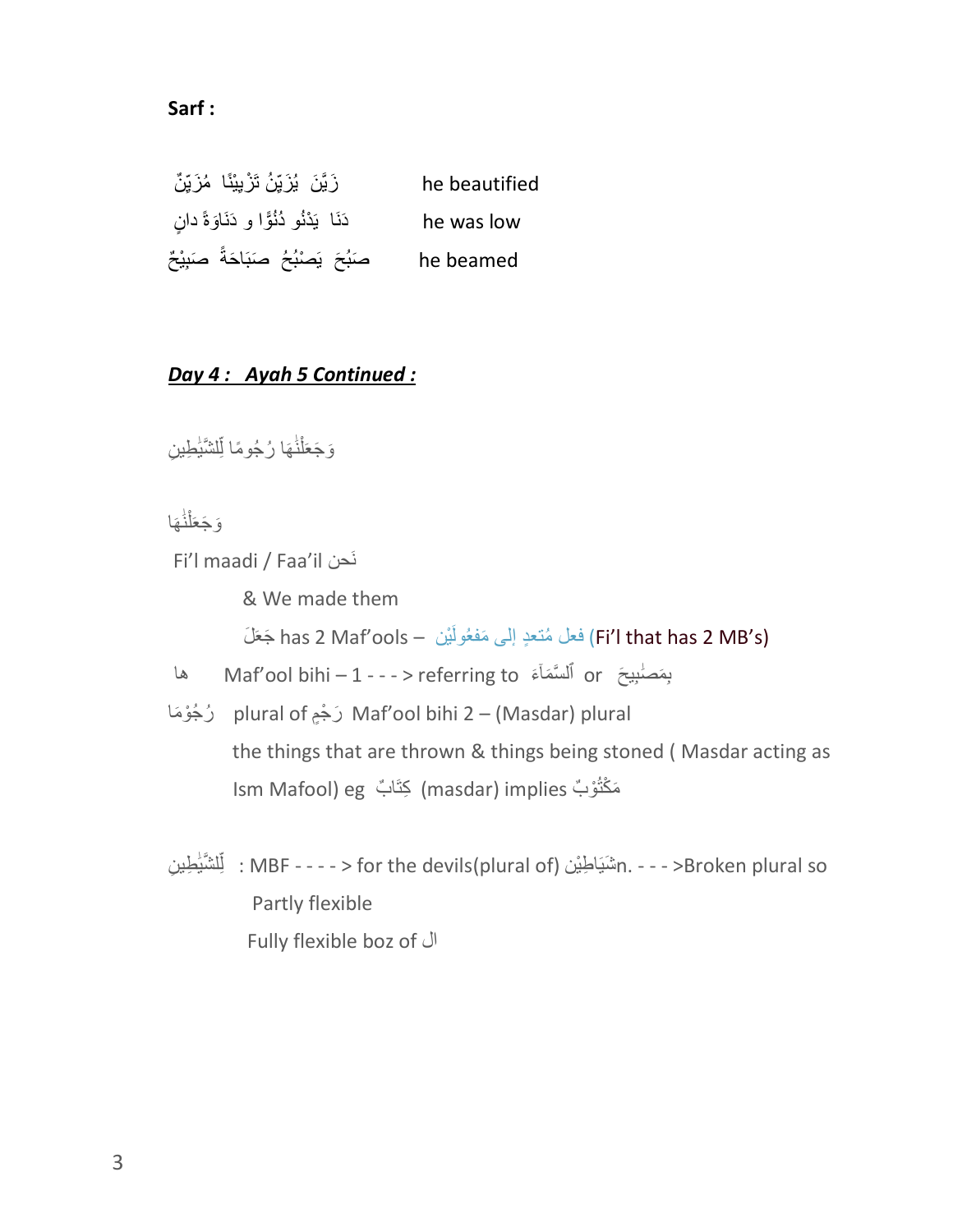### Additional notes on Masdar as plural:

- Usually Masdar does not have plural since its an idea like happiness. But here we find ماً جوُ رُ as Masdar which is plural
- Eg in Arabic knowledge مٌ (Singular (ِعل  $\overline{\phantom{a}}$
- But we don't say Knowledges in English for (plural) ُ
- But we can go back to مَعْلَوْمٌ ( the thing that is known) Ism Maf'ool of ُ عِلْمٌ  $\int$
- Then فَلُوْمٌ b. (plural) can be the <u>things</u> that are known ُ
- Masdar is abstract but it got attached to an intangible object & got interchangeable technically for Maf'ool bihi.

#### Masdar getting used as Ism Maf'ool :-

to stone/stoning رَجْمٌ Eg

مَرْجُوْمٌ the thing that gets hit with stones

Like بٌ كتاِ a book ( Idea)

و ٌب ُكت مَ the thing that's written – done to – Ism Maf'ool (object).

وَأَعْتَدْنَا لَـهُمْ عَذَابَ ٱلسَّعِيرِ َ

 عتَ دنَا أ :Fi'l maadi /Faa'il نحن We prepared َ

ُه م َ ْْ ل : MBF for them

عَذَابَ ٱلْسَّعِيرِ : Maf'ool bihi /M+MI roaring or crackling flames punishment

## And We have prepared for them a roaring punishment